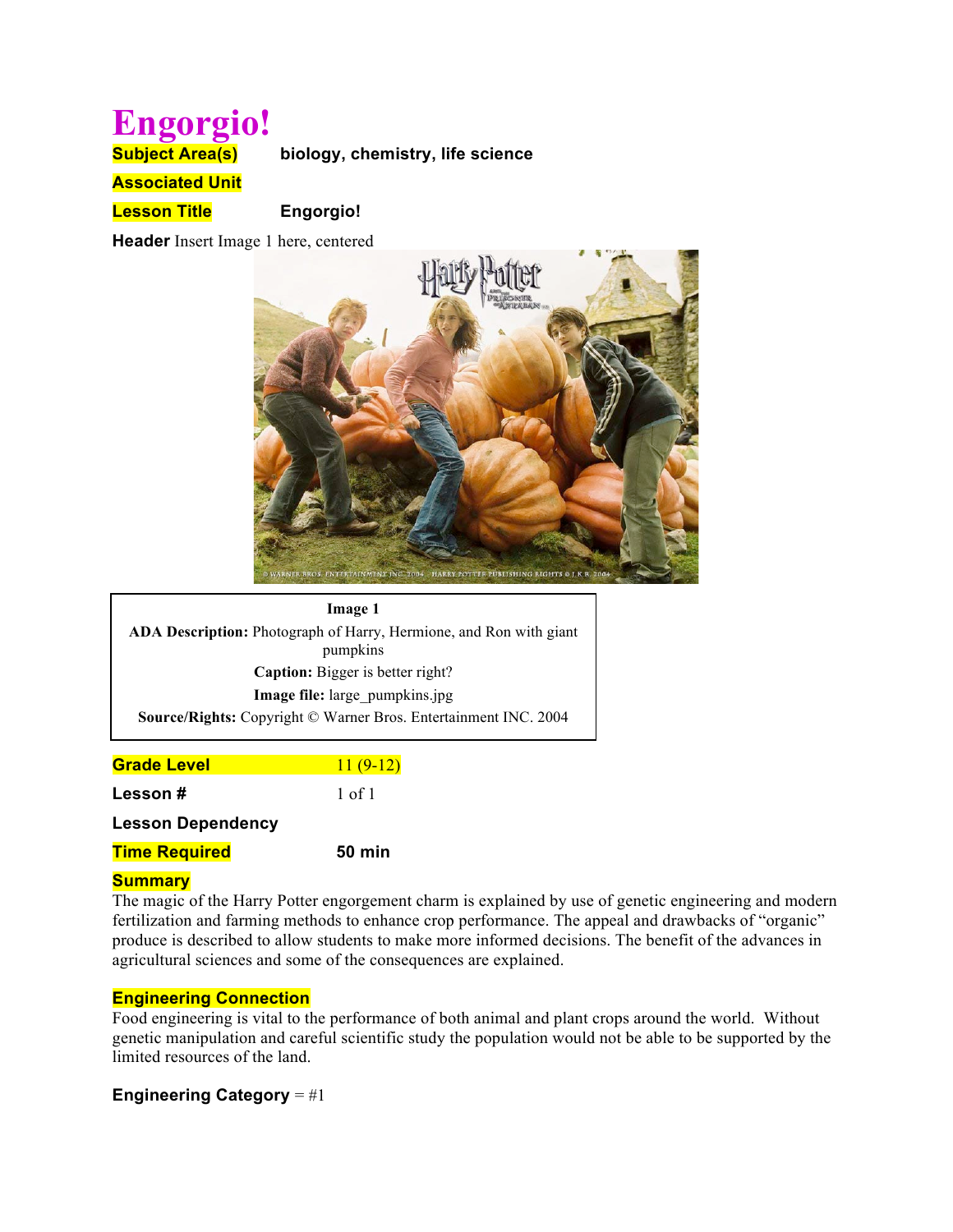Choose the category that best describes this lesson's amount/depth of engineering content:

1. Relating science and/or math concept(s) to engineering

#### **Keywords**

Crops, food engineering, genetics

# **Educational Standards**

Choose from http://www.jesandco.org/asn/viewer/default.aspx. ITEEA (provide standard number, grade band, benchmark letter and text): State/national science/math/technology (provide source, year, number[s] and text):

Chapter 112. Texas Essential Knowledge and Skills for Science, Amended 2009 Subchapter C. High School 3 Biology (6) Science concepts. The student knows the mechanisms of genetics, including the role of nucleic acids and the principles of Mendelian Genetics. The student is expected to: (D) recognize that gene expression is a regulated process

ITEEA, Standard 15, Grades 9-12 L. Biotechnology has applications in such areas as agriculture, pharmaceuticals, food and beverages, medicine, energy, the environment, and genetic engineering.

# **Pre-Requisite Knowledge**

None

#### **Learning Objectives**

After this lesson, students should be able to:

- Identify genetic traits that have been selected by humans for different crops
- List the benefits of genetic engineering in crops
- Compare and contrast "organic" products and genetically enhanced products

#### **Introduction / Motivation**

(Display a variety of organic foods, labeled "A", as well as non-organic foods, labeled "B", for students to see grouped separately). What can you tell me about the items you see in front of you? (possible answers: food, two groups) And what is the difference between the two separate groups of food? (answers will vary greatly depending upon the items for display) So which group looks better to you? What would you want in your lunchbox? (students should choose the non-organic food, but if not just ask why and lead them to the observations of the enhanced appearance of the non-organic food.) So we have decided we like the way group "B" looks better. Why do we choose food based on appearance? Isn't taste what really matters? (answers: size matters, if it looks bad it tastes bad) So what do you think causes these foods to look different? Are there any differences besides their looks? Could they have come off the same plant? If they come off different plants how would you make sure you got more "B" later? (students should be led to answer plant seeds from "B" plant) You have come up with the same ideas that the first human farmers came up with! We call the changing of animals or plants behaviors or appearance to suit our needs, domestication. The process of domesticating crops to get modern day fruits, vegetables, and grains was an experiment in genetics thousands of years in the works. This work still continues today not only by simply planting the seeds of desirable plants and discarding the unwanted, but also through genetic manipulation. Certain plants, like apples, are not grown from seed but by a process called grafting where a cutting from one tree is attached to the seedling of another causing the fruit to be identical to that of the original tree. Other modifications are done on the cellular level where the genes of one organism are incorporated into that of another. Genes are the way organisms pass down traits to their offspring. So what traits do we look for in a food item at the store? (write students' answers on the board: color, size, texture, taste, price) What is cheaper: a plant with or without all that genetic modification? All that work has to cost money right? But what traits do farmers look for in a crop? (answers: pest/disease resistance, drought tolerance, per acre yield) Can those traits be modified as well? Sure, we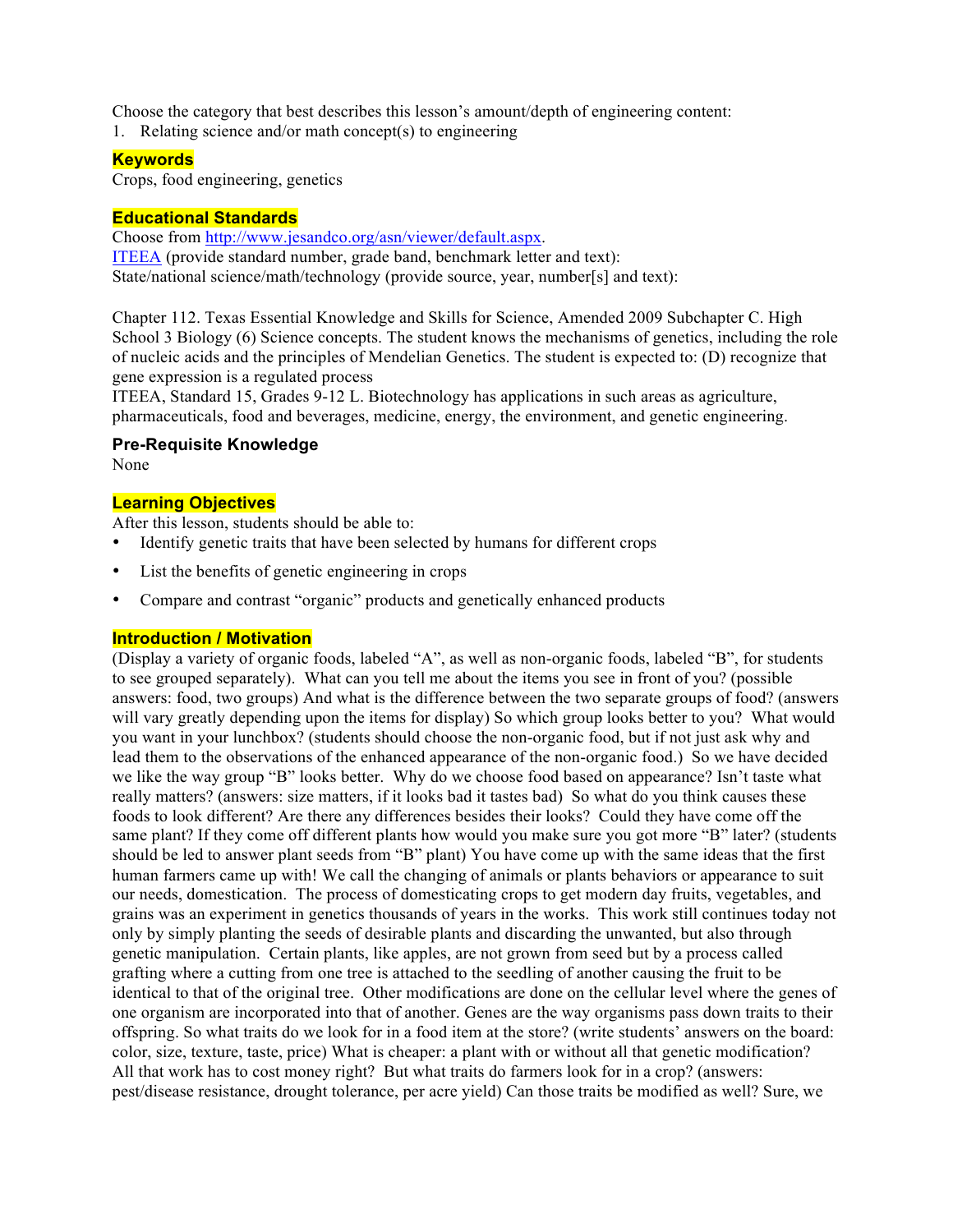find which traits or genes make plants resist bugs, or grow more fruit with less water. So what does that mean for a farmer growing genetically engineered plants? Which is cheaper for him? While the cost of the seed may be more because more work has been put into it, the reduced cost in maintenance of the crops as well as the increased yield make genetically engineered crops much more valuable. These crops can also be made to last longer after they have been picked, so instead of rotting on the shelves you can buy them and eat them fresh in your home long after their organic food relatives have been tossed in the garbage.

#### **Lesson Background & Concepts for Teachers**

Crops are modified in several ways by humans to enhance their usefulness. Earliest modifications were through domestication starting earlier than 10,000 BC, which were achieved by early humans selecting the most desirable plants of a species to reproduce (selective breeding). Humans have also used chemical treatment through fertilizers as well as pesticides, herbicides, and fungicides to improve production. The most recent modifications to plants have been through genetic engineering, or incorporating the genes of one organism into that of a food crop. Genetic modification has been used to enhance herbicide tolerance, insect and virus resistance, nutritional content, and durability for transportation.

All of these types of modifications except for domestication have come under scrutiny because of safety or ethical concerns. Public opinion is the greatest factor in determining the success of a food product. The trend toward organic products has caused certain genetic modifications to be abandoned due to public outcry. The benefits of genetic engineering have given rise to cheaper food and more crops per acre. Without continuing research to improve usage of the resources we are given, we could not continue to support the growing population of the earth. Organic production is a popular trend, but without the use of engineering the cost and space of production is just too great.

| <b>Word</b>         | <b>Definition</b>                                                                                                                                                            |
|---------------------|------------------------------------------------------------------------------------------------------------------------------------------------------------------------------|
| Domestication       | The process of taming a population by selection to be controlled by humans<br>for their use.                                                                                 |
| Grafting            | The asexual propagation of a plant by fusing the tissue of one plant to another<br>to produce a clone of the desired plant.                                                  |
| Gene                | A unit of heredity in a living organism.                                                                                                                                     |
| Genetic engineering | Modification of an organism's genetic material in a way that does not occur<br>under natural conditions like selective breeding.                                             |
| Organic Food        | Food that is free of chemical inputs (e.g. fertilizer, pesticides, antibiotics, food<br>additives, etc.), genetically modified organisms, irradiation, and sewage<br>sludge. |

#### **Vocabulary / Definitions**

**Associated Activities**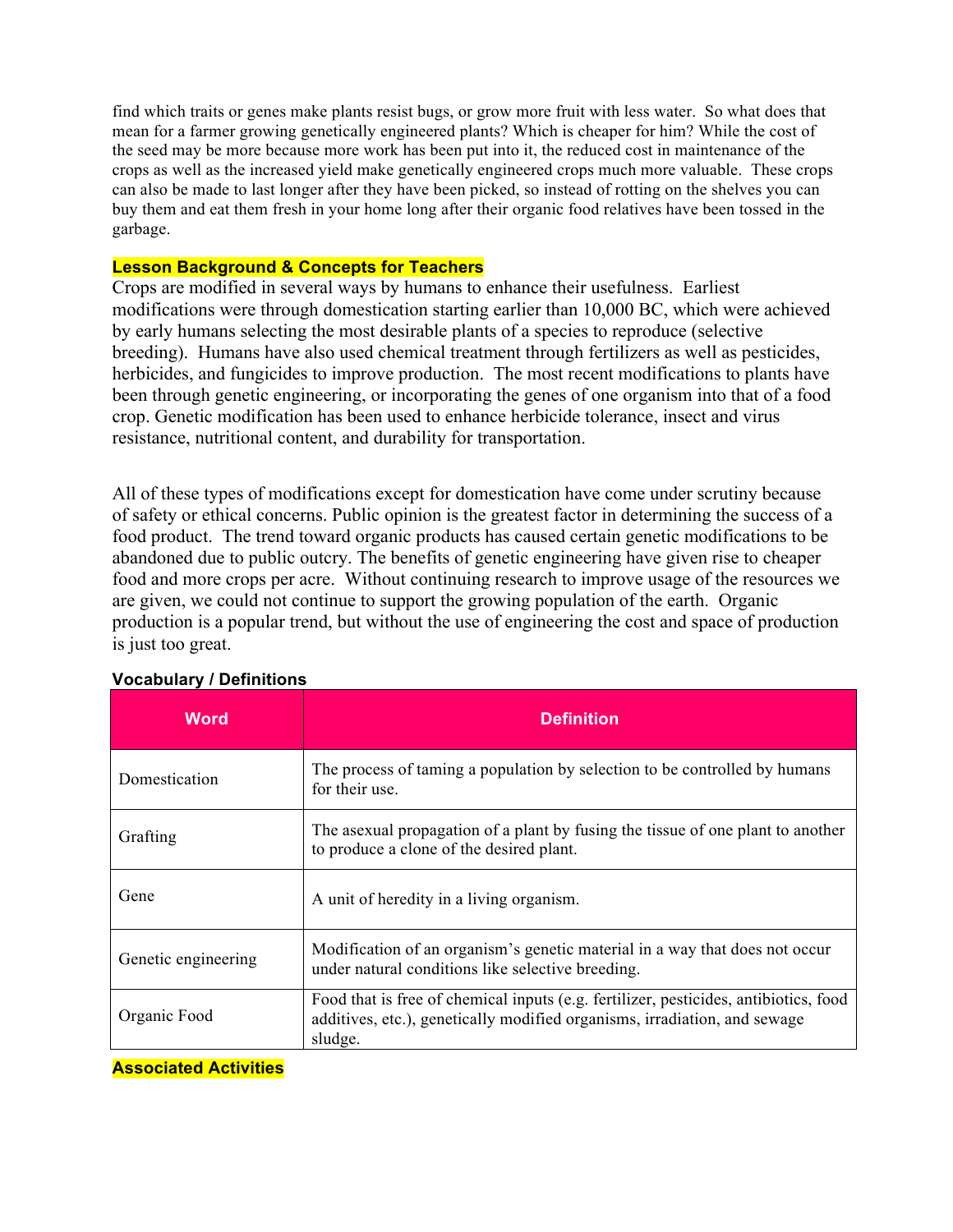The Benefits of Biodiversity Students can be introduced to the lack of genetic variation when genetic engineering is employed.

How Fast Can a Carrot Rot? Students can compare the decomposition rate of organic carrots vs those that have been grown with antifungal modifications

# **Lesson Closure**

So how do we modify our crops? (Answer: selective breeding, chemical treatment, genetic engineering) Why do we use all these things? (Answer: to improve resistances, to increase production, etc)

Genetic engineering has given us the tools to modify plants to our liking. There are consequences and benefits to these alterations. It is important to consider the consequences of using genetically modified foods compared to the benefits of organic, but not all consequences are what you can see. How we impact our environment is not often immediately evident. And the economic consequences of organic farming are no less important that how the food looks on the shelf.

# **Assessment**

# Pre-Lesson Assessment

Display a picture of the enlarged pumpkins from Harry Potter large pumpkins.jpg

Discussion Questions: Students answer questions individually in a journal or piece of paper.

• In Harry Potter, Hagrid uses magic to enlarge his pumpkins. How could you make a real pumpkin grow larger?

- How else would you change a pumpkin to make it better?
- What is "organic" food?

Post-Introduction Assessment

Short Answer: Students define key words and give and example of each in their journal

- Domestication
- Grafting
- Genetic Engineering
- Organic Food

# Lesson Summary Assessment

Organic / Non-Organic brochure: Students make a visual aid to compare and contrast benefits and consequences of genetic engineering

# Homework

Short Paragraph: Students find an example of a genetically modified food and write a short paragraph describing:

- What the modification is
- How it is better than the organic version
- What is a possible consequence of this modification